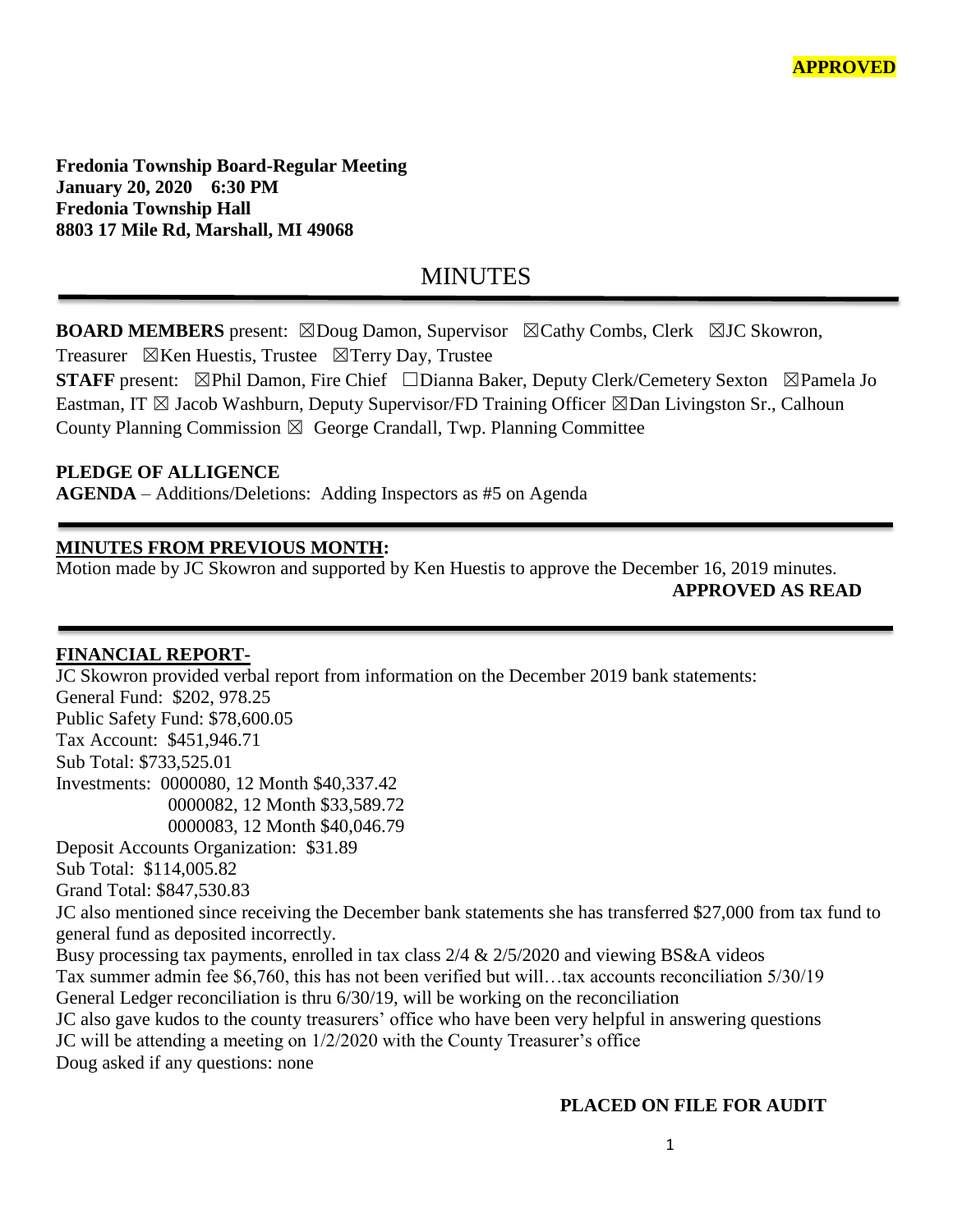#### **READING OF THE BILLS** by **Cathy Combs**

Cathy asked that attendees/board members to read the bills as presented vs. reading each line item. In addition, Bud's Wrecker did refund \$133 as stated on the bill listing. Cathy advised would need to add bill from Tire City/Tire Pros due to repairing a flat tire on fire truck today in the amount of \$77.49. No questions presented. Motion made by JC Skowron and supported by Terry Day to accept the *Reading of the Bills* as read.

# **APPROVED AS READ**

# **CORRESPONDENCE: NONE**

# **PUBLICE COMMENT: – ONLY FOR ITEMS ON THE AGENDA: NONE**

#### **Old Business:**

#### **1. Planning Commission appointments (requires vote)**

Doug explained all on 3yr rotation now and that terms expiring for the planning commission: Eugenie Rogstad, John Dietz expiring next year; George Crandall, Fred Woods, JC Skowron expiring the year after that; Jill Settineri, Bob Zalewski expiring in 2023. Doug moved and Terry Day supported to reappoint each of these on the Planning Commission, Bob and Jill will go on the 3 yr. term. Doug advised he wanted to step back a minute and states that Bob Zalewski will no longer be the chairman of the planning commission. George Crandall will replace Bob as Chairman. Jill Settineri will remain the secretary. No discussion. Motion carried unanimously.

#### **2. Zoning Board of Appeals appointments**

Doug advised he wanted to step back a minute and states that Bob Zalewski will no longer be the chairman of the planning commission. George Crandall will replace Bob as Chairman. Bob Zalewski and Dan Washburn will remain on the zoning board of appeals. Supv. Doug would like to add a board member. He asked Terry Day if he would do it and Terry accepted. Doug also mentioned that Dianna Baker would be the alternate. The Committee will appoint a secretary to the zoning board of appeals at next meeting. \*\*Note: no motion made.

#### **3. Compensation for Committee/Commission members (requires vote)**

Doug advised that there have been some questions whether an appointed/elected official is paid as other members of a committee. Yes, they do because the committee is not considered statutory duties of an official like a board meeting. Doug moved and it was supported by Terry Day to pay each of the Planning & Zoning committee members \$25 per meeting unless they are the chairman or secretary. Motion carried unanimously.

#### **4. Finance Committee duties/responsibilities & member appointments (requires vote)**

Doug read a rough draft of expectations and responsibilities, the committee will review and update as needed. Doug explained we discussed last month about forming a finance committee and want to recommend Jacob Washburn, Cynthia Newsome, Cindy Thomas, Pamela Eastman and Laura Miller. With their expertise and history of doing things, they will act as a liaison; provide suggestions and recommendations to the board. After May then meetings would possibly be every 2-3 months. The expectations will be kept on file. Terry Day moved and Ken Huestis supported to form the financial committee with the above township residents. Motion carried unanimously.

#### **5. 2019 AUDIT Update**

Doug read the audit letter discussing a DRAFT AUDIT dated 12/17/19. Upon review, files submitted to auditor were not all properly submitted. Therefore, would like to propose not to accept the audit and not file with the state. This is not a mandatory audit, however we can use the information from it and work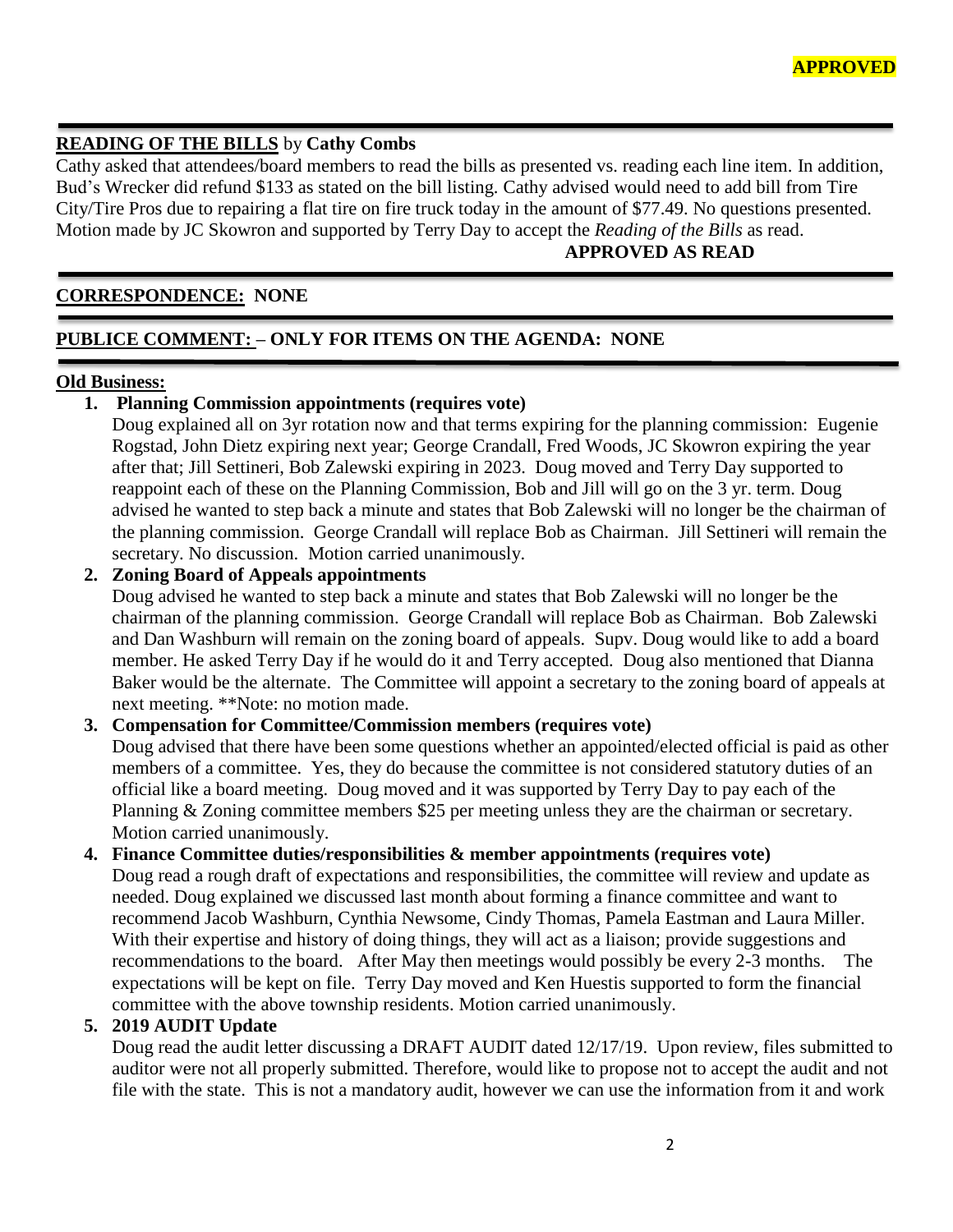forward to better our accounting and financial practices. In addition, there have been suggestions in the past couple of years to consider hiring a different auditor. Fredonia has fewer than 40,000 residents, hence audits are only mandatory every other year as required by the state. After discussion, information will be provided to the board concerning potential candidates for Auditor. Auditors in Assyria, Lee, Pennfield and Eckford townships are some of the choices along with Gabridge. Cathy moved to review/approve either the auditor used by Pennfield or Assyria. Motion supported by Doug Damon. Motion carried unanimously.

#### **NEW BUSINESS:**

#### **1. MCCU Safety Deposit Box**

Doug discussed that prior treasurer secured a safety deposit box, not sure what is in it at this time. Doug advised MCCU that the township will bring a copy of the minutes of 1/20/2020. Need 2 people. MCCU suggested the Treasurer and the Supervisor. After further discussion, the board suggested the Clerk and the Treasurer do this. Also, those two will ultimately decide if the safety deposit box is needed. Trustee Ken moved and Doug supported to have JC and Cathy names be placed on the bank records to give them access to safety deposit box. Motion carried unanimously.

**2. Select an Auditor for this year's 2020 Mandatory Audit** – Motion made when discussing audit update

#### **3. BUDGET Adjustments (requires vote)**

Cathy discussed that last month the Clerk and Deputy Clerk were paid the Clerk's salary. In November, there was not a salary paid for a treasurer. Cathy moved to move \$1,250 from the GL 101-253-702 (treasurer) to the GL 101-215-702 (clerk) to offset the 2 salaries paid in December. Doug explained it was not utilized in treasurer's account in November and moving this amount over to the clerk's account to balance it out. Motion supported by Doug Damon. Motion passed unanimously.

# **4. Board Meeting Attendance vs. Written Reports for Department Employees** Discussion held on having verbal reports by department employees and consensus is that will continue

to have reports. Decision was made that present employees would give a verbal report, and if absent then written reports would be submitted and attached to the minutes.

#### **5. Inspectors:**

JC reviewed the facts to support a motion to pay inspectors through Accounts Payable instead of Payroll. Inspectors are not employees as we do not set their work schedule nor are they paid hourly or by salary. Permits are money in and money out. Permit fees do not need to be budgeted. \$50 admin fee would be considered township income and used to pay for inspection related business i.e. clerk/deputy clerk wages as they process the permits. JC moved and Cathy supported to change inspectors to accounts payable (1099) and remove them from payroll. Motion carried unanimously.

#### **REPORTS:**

**Fire Department**: Phil Damon reported there were 5 fire runs and 11 medicals for the month; small equipment training completed; Also, provided YTD report, 106 medical calls; 64 Fire calls and Fredonia Fire gave mutual aid four times, requested mutual aid one time and had 18 calls on I69. Written report provided as well. Phil mentioned that he would like to move a display case from the fire department into the hall. No objections from the board. Phil also discussed fire association purchased \$200,000 worth of equipment (most of it new equipment) from a fire department who was disbanding. The cost for the equipment was \$6,000. Audience applauded Phil and associations efforts in securing the equipment for the township fire department. **Road Committee**: Meeting in February